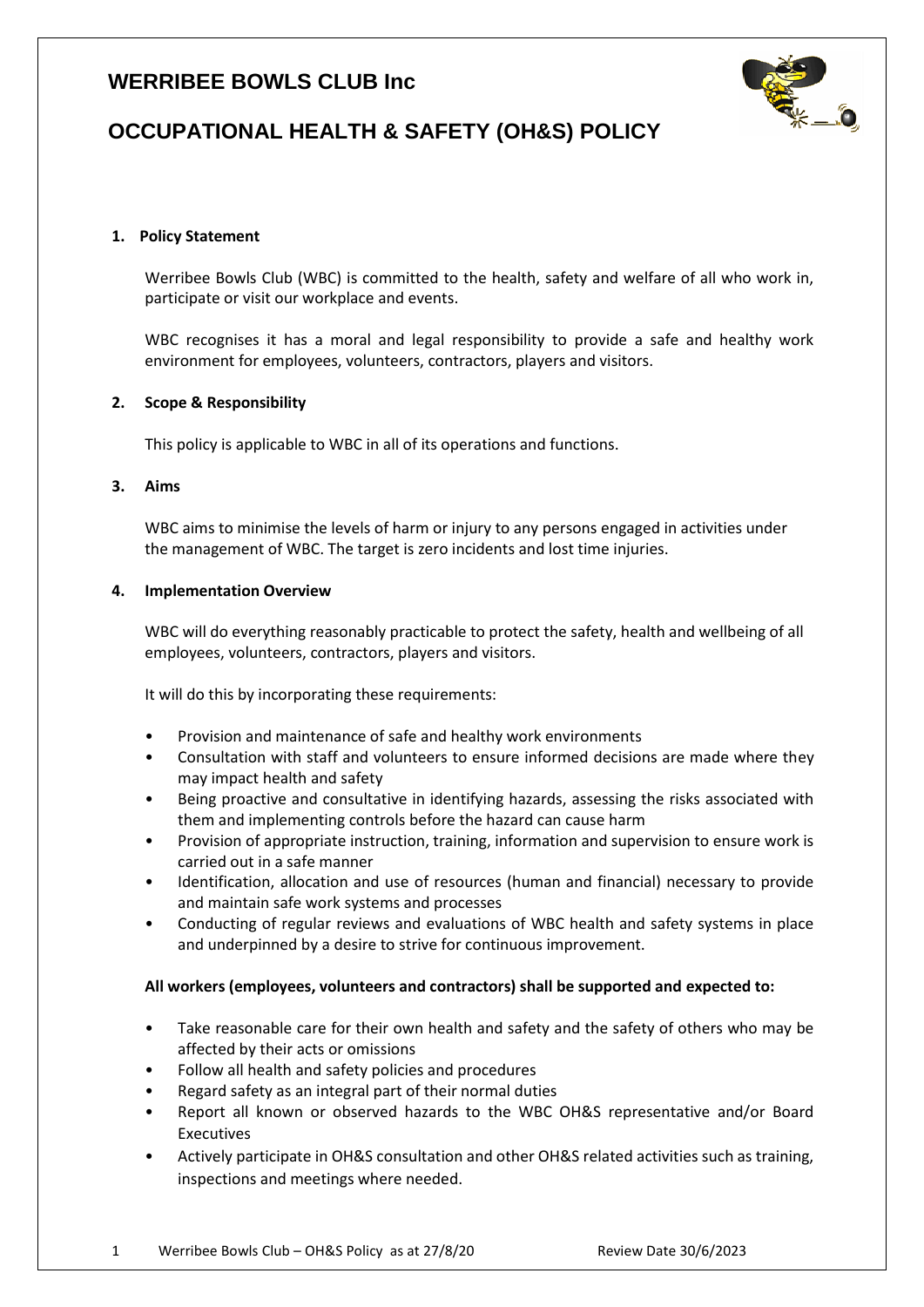**WERRIBEE BOWLS CLUB Inc**



 **OCCUPATIONAL HEALTH & SAFETY (OH&S) POLICY**